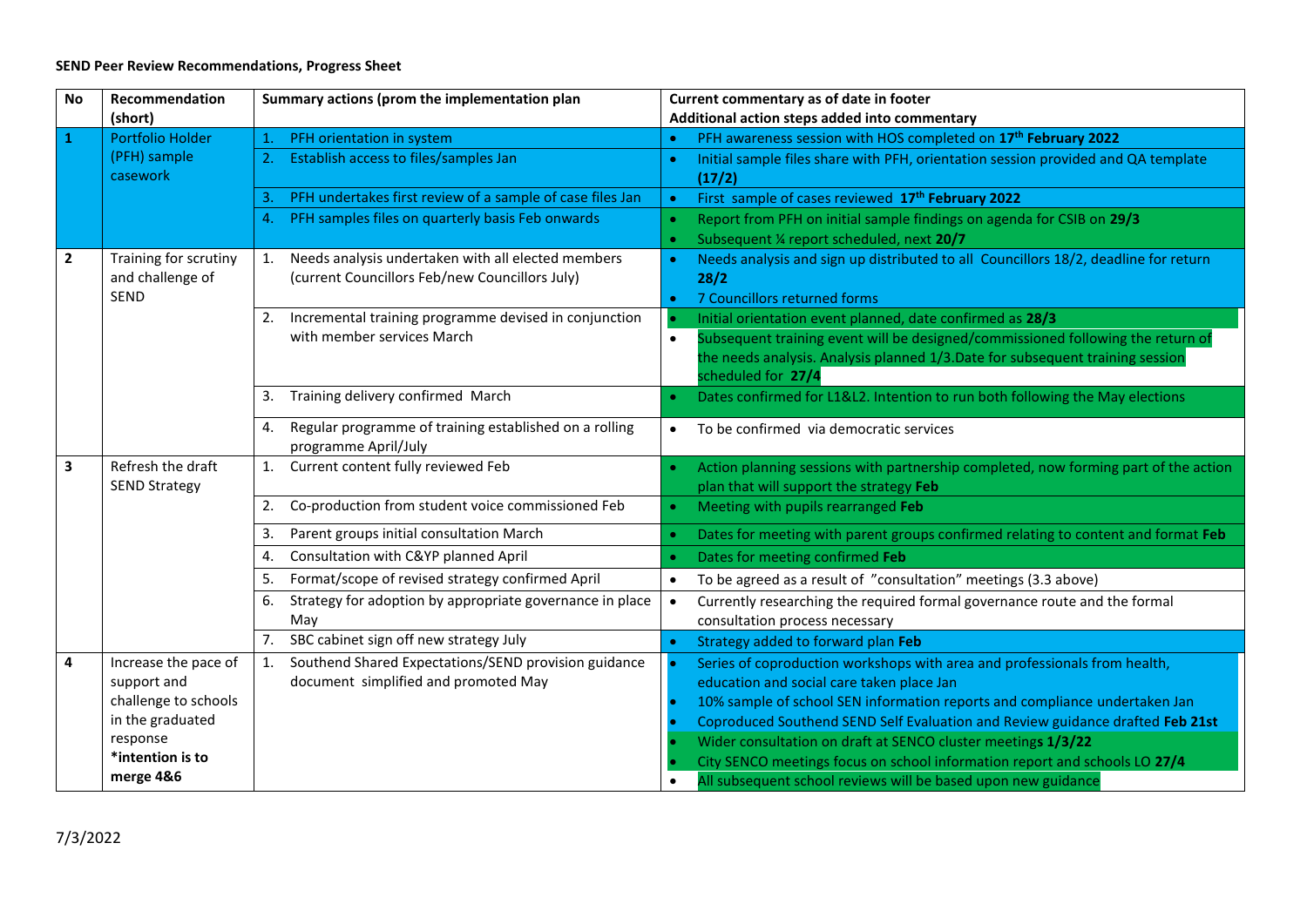|    | Clear system wide<br>understanding of the<br>graduated response<br>*intention is to<br>merge 4&6 | 2.                   | Parent step by step guide for universal offer (all children;<br>pre SEN Support; SEN Support to EHCP)                                                                              | Meetings taken place with Parent carer Forum) PCF on coproduction of "guide" Jan-<br>Feb<br>Meeting with PCF 9/3/22 to determine engagement with wider parent groups and<br>families<br>Series of deep dives to be undertaken in settings March<br>Focus groups with children, families and professionals "what is important to you" to<br>$\bullet$<br>be completed by Easter<br>Step by step guide published June<br>Accessible format to be devised with C&YP                                                                                                                                                                                                                                                                                                                                                                                                                                                       |
|----|--------------------------------------------------------------------------------------------------|----------------------|------------------------------------------------------------------------------------------------------------------------------------------------------------------------------------|------------------------------------------------------------------------------------------------------------------------------------------------------------------------------------------------------------------------------------------------------------------------------------------------------------------------------------------------------------------------------------------------------------------------------------------------------------------------------------------------------------------------------------------------------------------------------------------------------------------------------------------------------------------------------------------------------------------------------------------------------------------------------------------------------------------------------------------------------------------------------------------------------------------------|
| 6  |                                                                                                  | 3.                   | Schools engaged and active in improving wider inclusion<br>project June                                                                                                            | Inclusion to be taken through Education Board Governance starting on 9/3                                                                                                                                                                                                                                                                                                                                                                                                                                                                                                                                                                                                                                                                                                                                                                                                                                               |
|    |                                                                                                  | 4.                   | Incorporate the new continuum of need at SEN support<br>when published by the DfE later in 2022                                                                                    | Sense check against Green paper only possible when published and finalised<br>$\bullet$                                                                                                                                                                                                                                                                                                                                                                                                                                                                                                                                                                                                                                                                                                                                                                                                                                |
| 6а | *Reduce the number<br>of "refusal to assess"<br>at initial stages of<br><b>EHCNA</b> decision    | $\mathbf{1}$ .<br>2. | Review undertaken of data and process mapping for<br>panel assessment and procedures March<br>Clear guidelines produced for pre panel evidence<br>gathering and expectations April | NB the peer review team worked off 2020 date (48% Do Not Assess (DNA). The<br>recent SEN2 submission to the DfE for 2021 indicates the DNA has significant<br>reduced to 35%. It was disappointing that the peer review were not able to take<br>account of this measure. This significant reduction places up below our reginal<br>neighbours, and was s result of the changes made by the SEND team following<br>OFSTED (2028) and prior to peer review.<br>It should also be remembered that the peer review regarded positively the processes,<br>administration, robustness of the multi agency panel during the review week<br>A fully analysis of the reasons for DNA was submitted to SEND governance in Dec 21,<br>and the process changes that had already been put in place<br>SENDIASS/SIFF information event planned for 22/3<br>SEND team offer "way forward" meetings to all remaining DNA<br>$\bullet$ |
|    |                                                                                                  | 3.                   | Process reinforced to commission/secure missing<br>evidence ahead of panel with relevant stakeholders April                                                                        | The systems put in place to secure evidence ahead of the meeting are now proving<br>more effective require and prompt evidence to be made available ahead of panel.<br>Previously the absence of evidence could only result on DNA.                                                                                                                                                                                                                                                                                                                                                                                                                                                                                                                                                                                                                                                                                    |
|    |                                                                                                  | 4.                   | Processes made clear to schools and parents May                                                                                                                                    | Draft guidance presented to SEND governance in Dec 21<br>Subsequent finalised guidance due to be signed off April 22                                                                                                                                                                                                                                                                                                                                                                                                                                                                                                                                                                                                                                                                                                                                                                                                   |
| 5  | Develop clear<br>timescales and<br>outcome measures<br>for the joint<br>commissioning<br>roadmap | 1.                   | Roadmap reviewed and revised to include clear timelines<br>and outcomes march                                                                                                      | Meeting with PCF planned for March 11 <sup>th</sup><br>Roadmap redesigned and formatted, to be populated with forward plan following<br>parent meeting post March 11th<br>Roadmap draft ready April<br>Format shared with PCF and approved Feb<br>Format signed off by SEND Governance Feb                                                                                                                                                                                                                                                                                                                                                                                                                                                                                                                                                                                                                             |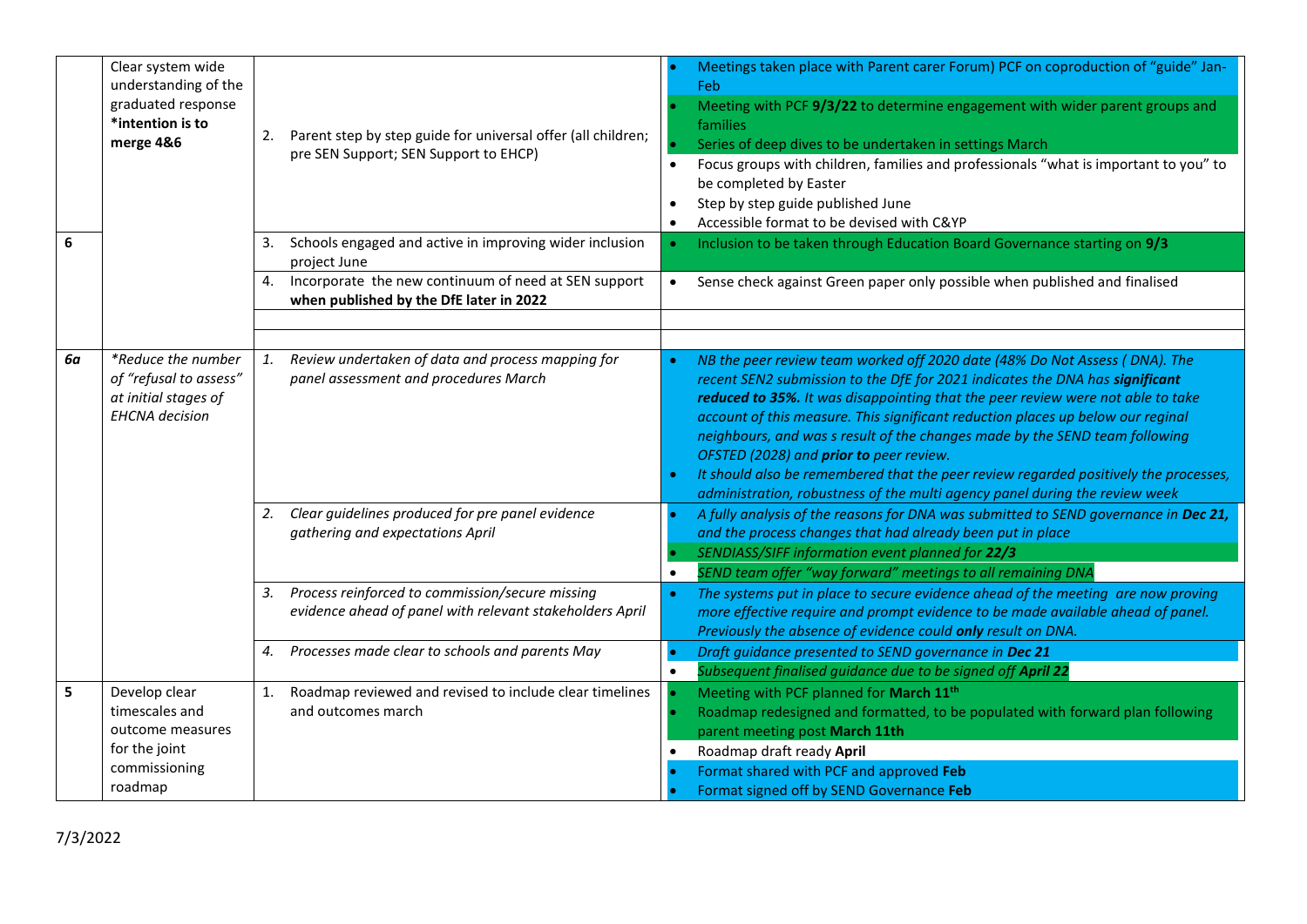|                         |                                                                                                    | 2.             | Roadmap signed off by SSSPB/Joint Commissioning<br><b>Board April</b>                                         |                        | Relevant parts of roadmap (accepting influence of strategy consultation) on agenda<br>for governance in April<br>Live link to most current roadmap will be live on LO by May                                                                                                                                                                                            |
|-------------------------|----------------------------------------------------------------------------------------------------|----------------|---------------------------------------------------------------------------------------------------------------|------------------------|-------------------------------------------------------------------------------------------------------------------------------------------------------------------------------------------------------------------------------------------------------------------------------------------------------------------------------------------------------------------------|
|                         |                                                                                                    | 3.             | Accelerate Progress Plan (DfE/NHSE) meetings report<br>progress in joint commissioning quarterly wef Jan 2022 | $\bullet$              | DfE/NHSE monitoring meeting 21 <sup>st</sup> March (deferred by DfE/NHSE from Jan)<br>Weekly dialogue with DfE taking place with SEND representative as part of covid<br>recovery                                                                                                                                                                                       |
|                         |                                                                                                    | 4.             | Progress of roadmap tracked by joint commissioning<br>board 6 times a year                                    | $\bullet$              | Tracking standing item on all JCB meetings from January 2022 onwards                                                                                                                                                                                                                                                                                                    |
| $\overline{\mathbf{z}}$ | Update the<br>threshold of need<br>document                                                        | 1.             | New pathway document reviewed and redrafted and<br>consulted on/coproduced by CWD team April                  |                        | Draft threshold pathways model produced Feb<br>Differentiation for Early Help/CWD included, progressing to Children's Service<br>governance March 2nd                                                                                                                                                                                                                   |
|                         |                                                                                                    |                | Two orientation events run for parents May                                                                    | $\bullet$              | New youth groups established at two age ranges, operation from 14/3 onwards<br>Dates for orientation events TBC                                                                                                                                                                                                                                                         |
|                         |                                                                                                    | 3.             | Publish new threshold and pathway document on the<br>Local Offer site June                                    |                        | Guidance planned for wider consultation May 22                                                                                                                                                                                                                                                                                                                          |
| 8                       | Introduce specific<br>training for staff<br>working in SEND on<br>Neurodiversity                   | $\mathbf{1}$ . | Work with parent groups to co-produce new training for<br>area staff on Neurodiversity March                  | $\bullet$              | A number of SBC staff complete autism awareness Jan<br>Audit of existing staff and requirement to complete training Feb<br>PCF three day conference on neurodiversity, available to staff Feb<br>SENCO theme of neurodiversity to extend basic autism awareness to schools Sept                                                                                         |
|                         |                                                                                                    | 2.             | Programme of training devised and implemented April                                                           | $\bullet$<br>$\bullet$ | PCF to take training programme over with effect from April<br>Rolling programme based upon demand established                                                                                                                                                                                                                                                           |
| 9                       | Carry out an audit of<br>children and young                                                        | 1.             | Clear picture established on number open/closed cases<br>Feb                                                  |                        | Audit of diagnosis of SEN support of autism undertaken from Jan census<br>Analysis of plans stating ASD Feb for SEN support and dashboard March                                                                                                                                                                                                                         |
|                         | people where<br>neurodiversity is a<br>possibility                                                 | 2.             | Audit workshop to identify issues from parents<br>perspective takes place March                               |                        | Date for parents meeting identified INSERT                                                                                                                                                                                                                                                                                                                              |
|                         |                                                                                                    | 3.             | Guidelines developed with parents to inform future<br>identification and support April                        | $\bullet$              | To be undertaken at parents meeting (9.2 above)                                                                                                                                                                                                                                                                                                                         |
| 10                      | Strengthen the early<br>help offer for<br>children with<br>disabilities, including<br>short breaks | 1.             | Research, review and report on current processes to CSIB<br>March                                             |                        | Detailed review and implementation plan drafted feb<br>Comparative work with other Las undertaken Feb<br>18/3 consultation and implementation plan to be signed off through directorate<br>leadership meeting<br>Short Breaks review undertaken new guidance document produced Feb, including<br>legal framework<br>Bid submitted to DfE for one of five projects march |
|                         |                                                                                                    | 2.             | Cabinet approve new proposals for short breaks (July)                                                         | $\bullet$              | If required SB to be added to forward plan<br>Consultation on new guidance planed May 22                                                                                                                                                                                                                                                                                |
|                         |                                                                                                    | 3.             | New processes publicised on the Local Offer website and<br>implemented July                                   |                        | Draft guidance to be operational in draft ahead of full formal consultation (date<br>contingent upon date for Cabinet                                                                                                                                                                                                                                                   |

7/3/2022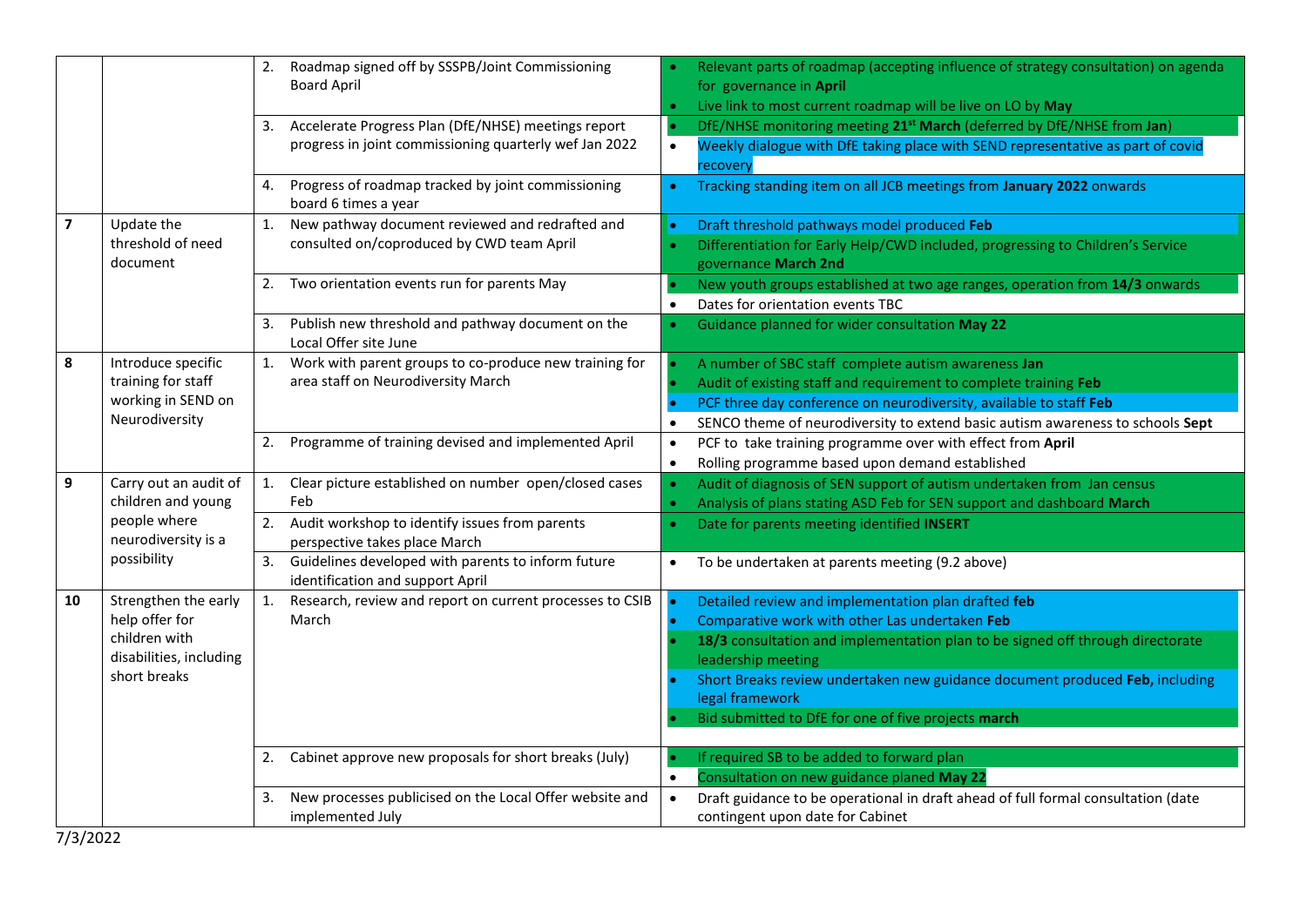| 11 | Consider the level of                                                                                                                                                         | $\mathbf{1}$ . | DSWEHYS identifies and implements new chair of RAP                           |           | New chair in place wef 1/2/22                                                                                                                   |
|----|-------------------------------------------------------------------------------------------------------------------------------------------------------------------------------|----------------|------------------------------------------------------------------------------|-----------|-------------------------------------------------------------------------------------------------------------------------------------------------|
|    | seniority of the chair                                                                                                                                                        |                | Feb                                                                          |           | Two Heads of Service will take over chair of RAP following next meeting. Chair will                                                             |
|    | of the Resource                                                                                                                                                               |                |                                                                              |           | rotate, to be reviewed after 6 months                                                                                                           |
|    | <b>Allocation Panel</b>                                                                                                                                                       |                |                                                                              |           |                                                                                                                                                 |
| 12 | Consider moving the                                                                                                                                                           | $\mathbf{1}$ . | Members of SENDIASS and SBC HR team consulted Jan                            |           | Consultation with team manager and other officers jan                                                                                           |
|    | <b>SENDIASS service</b>                                                                                                                                                       |                | New appropriate line management arrangement                                  | $\bullet$ | Options appraisal considered undertaken, including outsource; Voluntary Sector;                                                                 |
|    | outside the<br><b>SEND/CWD service</b>                                                                                                                                        |                | identified Jan                                                               |           | move within council and move within directorate. 22/1                                                                                           |
|    |                                                                                                                                                                               | 3.             | Implement the new line management arrangements Feb                           |           | New arrangements implemented with SENDIASS now reporting to HOS access and<br>inclusion.                                                        |
|    |                                                                                                                                                                               | 4.             | Communicate new arrangements Feb                                             |           | New arrangements in place wef 1/4/22; to be reviewed after six months, by 1/10/22                                                               |
| 13 | Consider training<br>and support for staff,<br>councillors and other<br>partners to<br>strengthen resilience<br>across the workforce<br><b>Aligned to</b><br>recommendation 2 | 1.             | Training programme for area, including Councillors<br>established March      |           | As above, two level training planned and needs analysis undertaken 28/2                                                                         |
|    |                                                                                                                                                                               | 2.             | Relevant officers and Councillors identified and invited<br>March            |           | Dates made available to democratic services                                                                                                     |
|    |                                                                                                                                                                               | 3.             | Resilience feature in all relevant staff supervisions April                  |           | Resilience will feature as part of the annual conversations and supervisions for<br>relevant staff April onwards                                |
|    |                                                                                                                                                                               | 4.             | Rolling programme for existing staff implemented April                       |           | Additional training needs analysis for relevant staff identified through annual<br>conversation processes April onwards                         |
|    |                                                                                                                                                                               | 5.             | Training forms part of induction for new staff and                           |           | To form part of the rolling programme of training offered to Councillors, starting                                                              |
|    |                                                                                                                                                                               |                | Councillors, in relation to resilience when dealing with<br>ward members Aug |           | March 22                                                                                                                                        |
| 14 | Incorporate learning                                                                                                                                                          | 1.             | Formal learning review process established April                             |           | Initial conversation with corporate complaints team 1/3                                                                                         |
|    | from complaints as                                                                                                                                                            |                |                                                                              |           | Current complaints reports identified, including annual Children's and Adults                                                                   |
|    | part of the quality<br>assurance system                                                                                                                                       |                |                                                                              |           | complaints report at People Scrutiny annually                                                                                                   |
|    |                                                                                                                                                                               |                |                                                                              |           | Scrutiny of report and annual statistics collated and analysed March                                                                            |
|    |                                                                                                                                                                               |                |                                                                              |           | Relevant themes identified from annual report and current caseload April to inform<br>teams through Children's Services Improvement Board April |
|    |                                                                                                                                                                               | 2.             | Quality Assurance learning informs all future processes                      |           | Review of process flow chart to be devised for all learning at corporate and statutory                                                          |
|    |                                                                                                                                                                               |                | and decisions May                                                            |           | complaints; MP complaints, Local Government Ombudsman, Tribunal and Councillor                                                                  |
|    |                                                                                                                                                                               |                |                                                                              |           | complaints May                                                                                                                                  |
|    |                                                                                                                                                                               |                |                                                                              | $\bullet$ | Review to inform practice through CSIB and relevant teams May                                                                                   |
|    |                                                                                                                                                                               | 3.             | Learning also taken in conjunction with wider council                        |           | Matter to be raised at SEND Strategic Partnership Board in terms of shared learning                                                             |
|    |                                                                                                                                                                               |                | complaints and that of the area partnership May                              |           | and understanding June                                                                                                                          |

| Develop a trauma   | Other authorities experiences and approach to trauma | Literature review undertaken by Principal Educational Psychologist (PEP) Feb |
|--------------------|------------------------------------------------------|------------------------------------------------------------------------------|
| informed approach  | Informed practice researched March                   | Generic matter on agenda for Regional PEP meeting 14/3; LA network March     |
| for those families |                                                      | Working with regional HE project <b>April</b>                                |
|                    |                                                      | Possible external support being evaluated March 3rd                          |